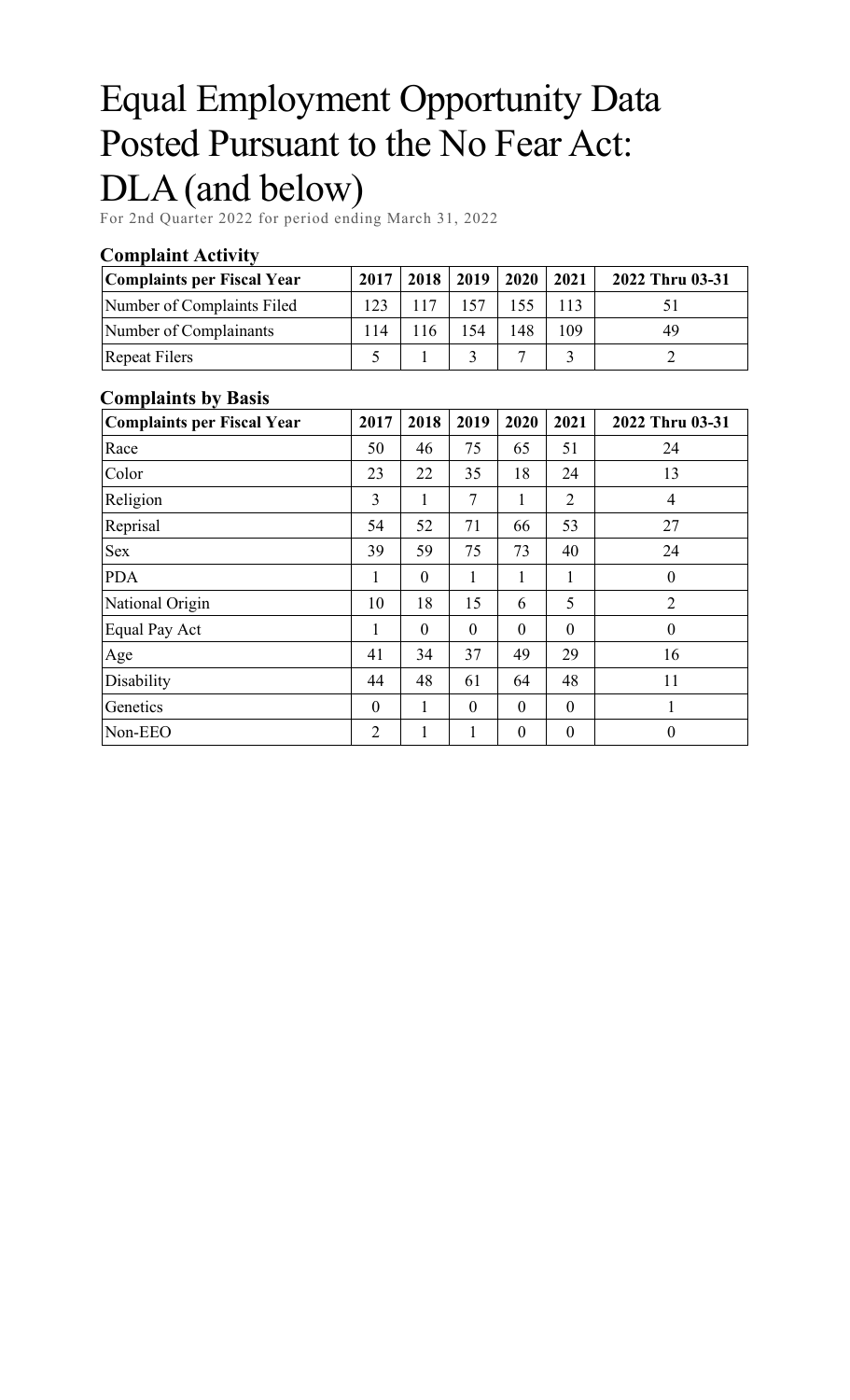| <b>Complaints by Issue</b>                 |                  |                  |                  |                  |                  |                  |
|--------------------------------------------|------------------|------------------|------------------|------------------|------------------|------------------|
| <b>Complaints per Fiscal Year</b>          | 2017             | 2018             | 2019             | 2020             | 2021             | 2022 Thru 03-31  |
| Appointment/Hire                           | 11               | 9                | 10               | 6                | 10               | 3                |
| <b>Assignment of Duties</b>                | 14               | 11               | 13               | 10               | 8                | $\overline{7}$   |
| Awards                                     | 3                | $\overline{4}$   | $\overline{4}$   | $\overline{7}$   | $\overline{2}$   | $\theta$         |
| <b>Conversion to Full Time/Perm Status</b> | $\boldsymbol{0}$ | $\boldsymbol{0}$ | $\boldsymbol{0}$ | $\boldsymbol{0}$ | $\boldsymbol{0}$ | $\boldsymbol{0}$ |
| <b>Disciplinary Action</b>                 |                  |                  |                  |                  |                  |                  |
| Demotion                                   | $\boldsymbol{0}$ | $\mathbf{1}$     | $\overline{2}$   | $\overline{2}$   | $\overline{2}$   | $\mathbf{1}$     |
| Reprimand                                  | $\overline{2}$   | 3                | $\overline{4}$   | 6                | $\overline{2}$   | $\overline{2}$   |
| Suspension                                 | 5                | $\overline{4}$   | 5                | 9                | $\overline{7}$   | $\overline{2}$   |
| Removal                                    | $\overline{2}$   | $\overline{2}$   | 8                | 11               | 9                | $\overline{4}$   |
| Other                                      | $\boldsymbol{0}$ | $\boldsymbol{0}$ | $\boldsymbol{0}$ | $\boldsymbol{0}$ | $\mathbf{1}$     | $\boldsymbol{0}$ |
| Duty Hours                                 | 3                | 3                | $\overline{2}$   | $\overline{2}$   | $\mathbf{1}$     | $\boldsymbol{0}$ |
| Perf. Eval./ Appraisal                     | $\overline{4}$   | 10               | 11               | $\tau$           | 11               | 6                |
| Examination/Test                           | $\overline{2}$   | $\boldsymbol{0}$ | $\boldsymbol{0}$ | $\boldsymbol{0}$ | $\boldsymbol{0}$ | $\overline{0}$   |
| <b>Harassment</b>                          |                  |                  |                  |                  |                  |                  |
| Non-Sexual                                 | 37               | 55               | 64               | 59               | 47               | 17               |
| Sexual                                     | 6                | 5                | 3                | $\overline{4}$   | 3                | 3                |
| Medical Examination                        | 1                | 3                | $\mathbf{1}$     | $\overline{2}$   | $\boldsymbol{0}$ | $\mathbf{1}$     |
| Pay including overtime                     | $\mathbf{1}$     | $\overline{2}$   | $\mathbf{1}$     | $\overline{2}$   | 3                | $\boldsymbol{0}$ |
| Promotion/Non-Selection                    | 24               | 31               | 26               | 26               | 19               | 7                |
| Reassignment                               |                  |                  |                  |                  |                  |                  |
| Denied                                     | $\boldsymbol{0}$ | $\overline{2}$   | 3                | $\overline{2}$   | $\mathbf{1}$     | $\boldsymbol{0}$ |
| Directed                                   | 4                | 8                | 14               | 10               | $\boldsymbol{0}$ | 1                |
| Reasonable Accommodation Disability        | 8                | 10               | 11               | 13               | 10               | $\overline{4}$   |
| Reinstatement                              | $\theta$         | $\mathbf{0}$     | $\boldsymbol{0}$ | $\mathbf{0}$     | $\boldsymbol{0}$ | $\boldsymbol{0}$ |
| Religious Accommodation                    | $\boldsymbol{0}$ | $\boldsymbol{0}$ | $\mathbf{1}$     | $\boldsymbol{0}$ | $\mathbf{0}$     | $\boldsymbol{0}$ |
| Retirement                                 | $\mathbf{1}$     | $\boldsymbol{0}$ | $\overline{2}$   | $\mathbf{1}$     | $\overline{3}$   | $\boldsymbol{0}$ |
| Sex-Stereotyping                           | $\overline{2}$   | $\boldsymbol{0}$ | $\boldsymbol{0}$ | $\mathbf{0}$     | $\boldsymbol{0}$ | $\boldsymbol{0}$ |
| Telework                                   | $\overline{4}$   | $\mathbf{1}$     | $\tau$           | 3                | $\mathbf{1}$     | 1                |
| Termination                                | 7                | 9                | 20               | 17               | $\tau$           | 1                |
| Terms/Conditions of Employment             | 9                | 6                | 9                | 12               | 5                | $\overline{2}$   |
| Time and Attendance                        | 9                | 10               | 12               | 6                | 9                | 6                |
| Training                                   | $\overline{2}$   | 9                | 5                | 1                | $\mathbf{1}$     | 1                |
| Other                                      |                  |                  |                  |                  |                  |                  |
| User Defined - Other 1                     | $\mathbf{1}$     | $\boldsymbol{0}$ | $\mathbf{1}$     | $\mathbf{1}$     | $\boldsymbol{0}$ | $\mathbf{1}$     |
| User Defined - Other 2                     | $\boldsymbol{0}$ | $\boldsymbol{0}$ | $\boldsymbol{0}$ | $\mathbf{0}$     | $\mathbf{0}$     | $\boldsymbol{0}$ |
| User Defined - Other 3                     | $\boldsymbol{0}$ | $\boldsymbol{0}$ | $\boldsymbol{0}$ | $\mathbf{0}$     | $\mathbf{0}$     | $\overline{0}$   |
| User Defined - Other 4                     | $\boldsymbol{0}$ | $\boldsymbol{0}$ | $\boldsymbol{0}$ | $\boldsymbol{0}$ | $\boldsymbol{0}$ | $\overline{0}$   |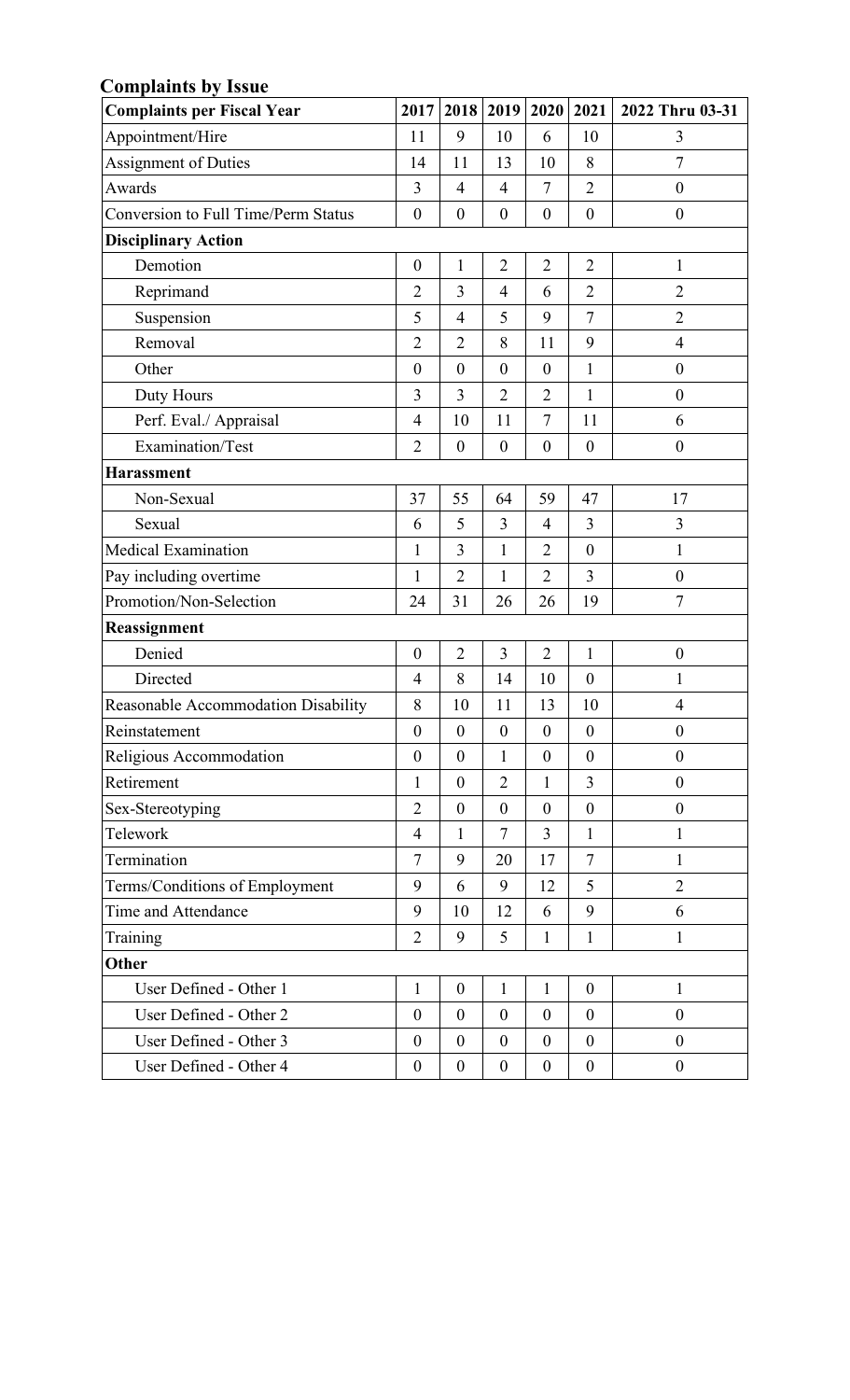## **Processing Time**

| <b>Complaints per Fiscal Year</b>                                    | 2017  | 2018  | 2019                               | 2020  | 2021  | 2022 Thru 03-<br>31 |
|----------------------------------------------------------------------|-------|-------|------------------------------------|-------|-------|---------------------|
| Complaints pending during fiscal year                                |       |       |                                    |       |       |                     |
| Average number of days in<br>investigation                           |       |       | 205.21 226.99 244.62 221.91 210.72 |       |       | 148.27              |
| Average number of days in final<br>action                            |       |       | 140.92 114.38 110.31 120.32 112.97 |       |       | 294.79              |
| Complaint pending during fiscal year where hearing was requested     |       |       |                                    |       |       |                     |
| Average number of days in<br>investigation                           |       |       | 210.19 234.54 245.79 220.20 192.74 |       |       | 162.27              |
| Average number of days in final<br>action                            | 69.46 | 57.17 | 45.10                              | 71.28 | 46.66 | 46.32               |
| Complaint pending during fiscal year where hearing was not requested |       |       |                                    |       |       |                     |
| Average number of days in<br>investigation                           |       |       | 196.41 218.94 242.89 224.09 214.18 |       |       | 130.76              |
| Average number of days in final<br>action                            |       |       | 221.04 201.68 213.15 284.00 173.24 |       |       | 468.91              |

# **Complaints Dismissed by Agency**

| Complaints per Fiscal Year                    |       |    | 2017 2018 2019       | 2020 | 2021 | 2022 Thru 03-<br>31 |
|-----------------------------------------------|-------|----|----------------------|------|------|---------------------|
| <b>Total Complaints Dismissed by Agency</b>   | 9     | 12 | 29                   | 24   | 23   |                     |
| Average days pending prior to dismissal       | 87.89 | 33 | 335.24 152.58 100.13 |      |      | 13.33               |
| <b>Complaints Withdrawn by Complainants</b>   |       |    |                      |      |      |                     |
| Total Complaints Withdrawn by<br>Complainants | 17    | 16 | 14                   | 12.  | 16   |                     |

# **Total Final Agency Actions Finding Discrimination**

|                            |   | 2017        |   | 2018          |   | 2019          |   | 2020          |   | 2021          | 2022 Thru 03-31 |               |
|----------------------------|---|-------------|---|---------------|---|---------------|---|---------------|---|---------------|-----------------|---------------|
| Complaints per Fiscal Year | # | $^{0}/_{0}$ | # | $\frac{0}{0}$ | # | $\frac{0}{0}$ | # | $\frac{0}{0}$ | # | $\frac{0}{0}$ | #               | $\frac{0}{0}$ |
| Total Number Findings      |   |             |   |               |   |               |   |               |   |               |                 |               |
| Without Hearing            |   |             |   |               |   | 50            |   |               |   |               |                 |               |
| With Hearing               |   |             |   |               |   |               |   | 100           |   |               |                 |               |

## **Findings of Discrimination Rendered by Basis**

Total Number Findings

|                                   |                | 2017           |                | 2018           |                | 2019           |                | 2020           |                | 2021           |                | 2022 Thru 03-31  |
|-----------------------------------|----------------|----------------|----------------|----------------|----------------|----------------|----------------|----------------|----------------|----------------|----------------|------------------|
| <b>Complaints per Fiscal Year</b> | #              | $\frac{0}{0}$  | #              | $\frac{0}{0}$  | #              | $\frac{0}{0}$  | #              | $\frac{0}{0}$  | #              | $\frac{0}{0}$  | #              | $\frac{0}{0}$    |
| <b>Total Number Findings</b>      | $\overline{0}$ |                |                |                | $\overline{2}$ |                | $\mathbf{1}$   |                | $\theta$       |                | $\theta$       |                  |
| Race                              | $\overline{0}$ | $\overline{0}$ | $\overline{0}$ | $\theta$       | $\theta$       | $\theta$       | $\theta$       | $\overline{0}$ | $\overline{0}$ | $\overline{0}$ | $\overline{0}$ | $\boldsymbol{0}$ |
| Color                             | $\overline{0}$ | $\theta$       | $\theta$       | $\theta$       | $\theta$       | $\theta$       | $\theta$       | $\theta$       | $\theta$       | $\theta$       | $\theta$       | $\overline{0}$   |
| Religion                          | $\overline{0}$ | $\theta$       | $\overline{0}$ | $\overline{0}$ | $\theta$       | $\overline{0}$ | $\overline{0}$ | $\overline{0}$ | $\theta$       | $\overline{0}$ | $\overline{0}$ | $\boldsymbol{0}$ |
| Reprisal                          | $\overline{0}$ | $\theta$       | $\overline{0}$ | $\theta$       |                | 50             | $\theta$       | $\theta$       | $\theta$       | $\overline{0}$ | $\theta$       | $\overline{0}$   |
| <b>Sex</b>                        | $\theta$       | $\theta$       | $\overline{0}$ | $\theta$       | $\theta$       | $\theta$       | $\theta$       | $\theta$       | $\theta$       | $\theta$       | $\theta$       | $\boldsymbol{0}$ |
| <b>PDA</b>                        | $\theta$       | $\theta$       | $\theta$       | $\theta$       | $\theta$       | $\theta$       | $\theta$       | $\theta$       | $\theta$       | $\theta$       | $\theta$       | $\theta$         |
| National Origin                   | $\theta$       | $\theta$       | $\theta$       | $\theta$       | $\theta$       | $\theta$       | $\theta$       | $\theta$       | $\theta$       | $\theta$       | $\theta$       | $\boldsymbol{0}$ |
| Equal Pay Act                     | $\theta$       | $\theta$       | $\theta$       | $\theta$       | $\theta$       | $\theta$       | $\theta$       | $\theta$       | $\theta$       | $\theta$       | $\theta$       | $\theta$         |
| Age                               | $\theta$       | $\theta$       | $\overline{0}$ | $\theta$       | $\theta$       | $\theta$       | $\theta$       | $\theta$       | $\theta$       | $\theta$       | $\theta$       | $\overline{0}$   |
| Disability                        | $\theta$       | $\theta$       | 1              | 100            | $\overline{2}$ | 100            | $\mathbf{1}$   | 100            | $\theta$       | $\theta$       | $\theta$       | $\theta$         |
| Genetics                          | $\theta$       | $\theta$       | $\theta$       | $\theta$       | $\theta$       | $\theta$       | $\theta$       | $\theta$       | $\theta$       | $\theta$       | $\theta$       | $\overline{0}$   |
| Non-EEO                           | $\theta$       | $\overline{0}$ | $\theta$       | $\theta$       | $\theta$       | $\overline{0}$ | $\Omega$       | $\theta$       | $\Omega$       | $\theta$       | $\theta$       | $\overline{0}$   |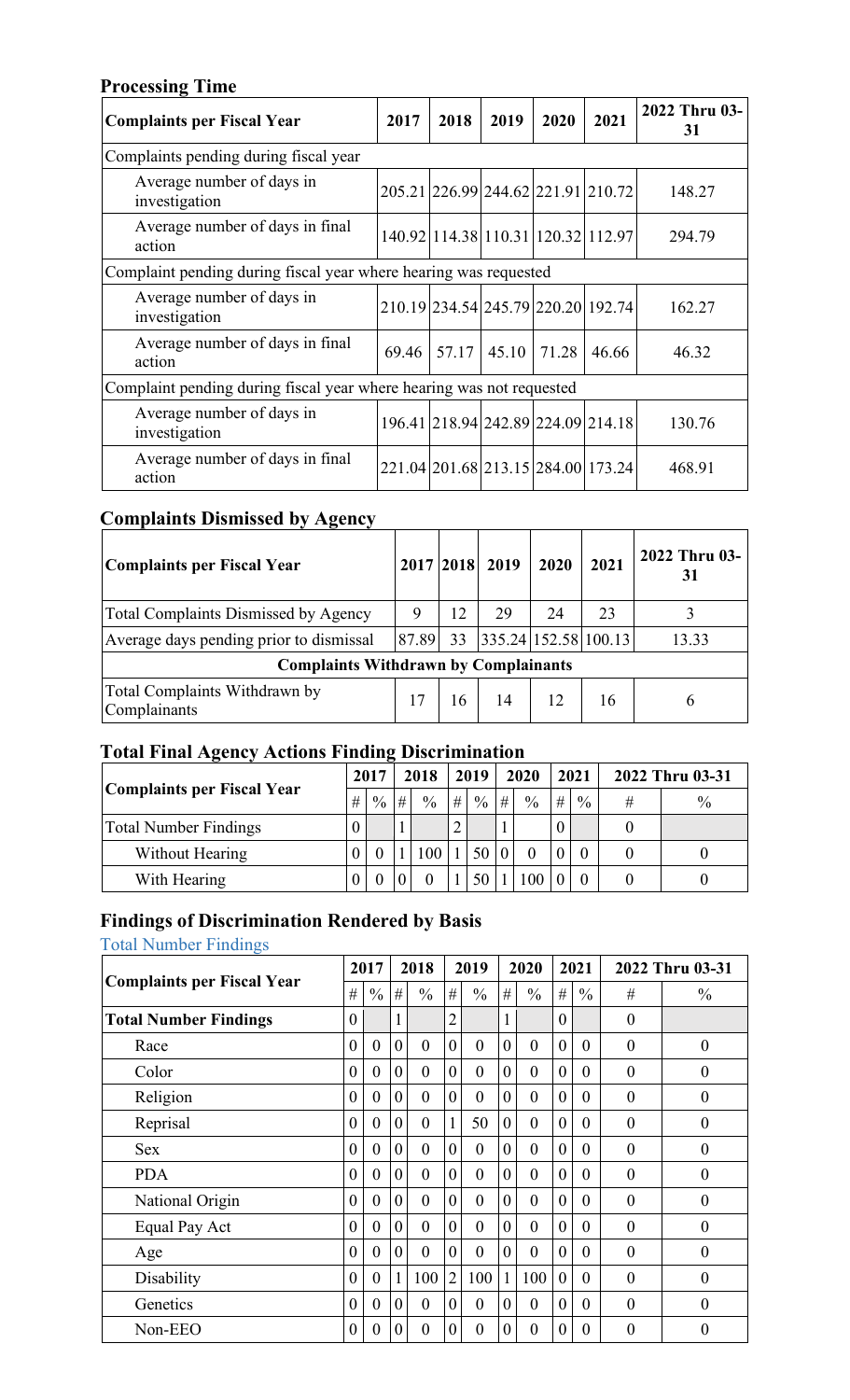## Findings After Hearing

|                                   |                  | 2017             |                  | 2018             |                  | 2019             |                  | 2020             |                  | 2021             |                  | 2022 Thru 03-31  |
|-----------------------------------|------------------|------------------|------------------|------------------|------------------|------------------|------------------|------------------|------------------|------------------|------------------|------------------|
| <b>Complaints per Fiscal Year</b> | $\#$             | $\frac{0}{0}$    | $\#$             | $\frac{0}{0}$    | #                | $\frac{0}{0}$    | $\#$             | $\frac{0}{0}$    | $\#$             | $\frac{0}{0}$    | #                | $\frac{0}{0}$    |
| <b>Findings After Hearing</b>     | $\boldsymbol{0}$ |                  | $\boldsymbol{0}$ |                  | 1                |                  | 1                |                  | $\boldsymbol{0}$ |                  | $\boldsymbol{0}$ |                  |
| Race                              | $\boldsymbol{0}$ | $\boldsymbol{0}$ | $\boldsymbol{0}$ | $\boldsymbol{0}$ | $\mathbf{0}$     | $\boldsymbol{0}$ | $\mathbf{0}$     | $\boldsymbol{0}$ | $\boldsymbol{0}$ | $\boldsymbol{0}$ | $\overline{0}$   | $\boldsymbol{0}$ |
| Color                             | $\boldsymbol{0}$ | $\boldsymbol{0}$ | $\boldsymbol{0}$ | $\boldsymbol{0}$ | $\overline{0}$   | $\boldsymbol{0}$ | $\mathbf{0}$     | $\boldsymbol{0}$ | $\boldsymbol{0}$ | $\theta$         | $\boldsymbol{0}$ | $\boldsymbol{0}$ |
| Religion                          | $\boldsymbol{0}$ | $\boldsymbol{0}$ | $\boldsymbol{0}$ | $\boldsymbol{0}$ | $\overline{0}$   | $\boldsymbol{0}$ | $\mathbf{0}$     | $\boldsymbol{0}$ | $\boldsymbol{0}$ | $\boldsymbol{0}$ | $\boldsymbol{0}$ | $\boldsymbol{0}$ |
| Reprisal                          | $\boldsymbol{0}$ | $\boldsymbol{0}$ | $\boldsymbol{0}$ | $\boldsymbol{0}$ | $\mathbf{1}$     | 100              | $\boldsymbol{0}$ | $\boldsymbol{0}$ | $\boldsymbol{0}$ | $\overline{0}$   | $\boldsymbol{0}$ | $\boldsymbol{0}$ |
| <b>Sex</b>                        | $\boldsymbol{0}$ | $\boldsymbol{0}$ | $\boldsymbol{0}$ | $\boldsymbol{0}$ | $\boldsymbol{0}$ | $\boldsymbol{0}$ | $\boldsymbol{0}$ | $\boldsymbol{0}$ | $\boldsymbol{0}$ | $\boldsymbol{0}$ | $\boldsymbol{0}$ | $\boldsymbol{0}$ |
| <b>PDA</b>                        | $\boldsymbol{0}$ | $\boldsymbol{0}$ | $\boldsymbol{0}$ | $\boldsymbol{0}$ | $\boldsymbol{0}$ | $\overline{0}$   | $\boldsymbol{0}$ | $\boldsymbol{0}$ | $\mathbf{0}$     | $\boldsymbol{0}$ | $\boldsymbol{0}$ | $\boldsymbol{0}$ |
| National Origin                   | $\boldsymbol{0}$ | $\boldsymbol{0}$ | $\boldsymbol{0}$ | $\boldsymbol{0}$ | $\boldsymbol{0}$ | $\boldsymbol{0}$ | $\boldsymbol{0}$ | $\boldsymbol{0}$ | $\boldsymbol{0}$ | $\boldsymbol{0}$ | $\boldsymbol{0}$ | $\boldsymbol{0}$ |
| Equal Pay Act                     | $\boldsymbol{0}$ | $\boldsymbol{0}$ | $\boldsymbol{0}$ | $\boldsymbol{0}$ | $\boldsymbol{0}$ | $\boldsymbol{0}$ | $\boldsymbol{0}$ | $\boldsymbol{0}$ | $\boldsymbol{0}$ | $\boldsymbol{0}$ | $\boldsymbol{0}$ | $\boldsymbol{0}$ |
| Age                               | $\boldsymbol{0}$ | $\boldsymbol{0}$ | $\boldsymbol{0}$ | $\boldsymbol{0}$ | $\boldsymbol{0}$ | $\boldsymbol{0}$ | $\boldsymbol{0}$ | $\boldsymbol{0}$ | $\boldsymbol{0}$ | $\overline{0}$   | $\overline{0}$   | $\boldsymbol{0}$ |
| Disability                        | $\boldsymbol{0}$ | $\boldsymbol{0}$ | $\boldsymbol{0}$ | $\boldsymbol{0}$ | $\mathbf{1}$     | 100              | $\mathbf{1}$     | 100              | $\boldsymbol{0}$ | $\boldsymbol{0}$ | $\boldsymbol{0}$ | $\boldsymbol{0}$ |
| Genetics                          | $\boldsymbol{0}$ | $\boldsymbol{0}$ | $\boldsymbol{0}$ | $\boldsymbol{0}$ | $\boldsymbol{0}$ | $\boldsymbol{0}$ | $\mathbf{0}$     | $\boldsymbol{0}$ | $\boldsymbol{0}$ | $\boldsymbol{0}$ | $\boldsymbol{0}$ | $\boldsymbol{0}$ |
| Non-EEO                           | $\boldsymbol{0}$ | $\boldsymbol{0}$ | $\boldsymbol{0}$ | $\boldsymbol{0}$ | $\overline{0}$   | $\boldsymbol{0}$ | $\mathbf{0}$     | $\boldsymbol{0}$ | $\boldsymbol{0}$ | $\boldsymbol{0}$ | $\boldsymbol{0}$ | $\boldsymbol{0}$ |
|                                   |                  |                  |                  |                  |                  |                  |                  |                  |                  |                  |                  |                  |
| <b>Findings Without Hearing</b>   |                  |                  |                  |                  |                  |                  |                  |                  |                  |                  |                  |                  |
|                                   |                  | 2017             |                  | 2018             |                  | 2019             |                  | 2020             |                  | 2021             |                  | 2022 Thru 03-31  |
| <b>Complaints per Fiscal Year</b> | $\#$             | $\frac{0}{0}$    | $\#$             | $\frac{0}{0}$    | #                | $\frac{0}{0}$    | $\#$             | $\frac{0}{0}$    | $\#$             | $\frac{0}{0}$    | $\#$             | $\frac{0}{0}$    |
| <b>Findings Without Hearing</b>   | $\boldsymbol{0}$ |                  | $\mathbf{1}$     |                  | 1                |                  | $\boldsymbol{0}$ |                  | $\boldsymbol{0}$ |                  | $\boldsymbol{0}$ |                  |
| Race                              | $\boldsymbol{0}$ | $\boldsymbol{0}$ | $\boldsymbol{0}$ | $\boldsymbol{0}$ | $\boldsymbol{0}$ | $\boldsymbol{0}$ | $\boldsymbol{0}$ | $\boldsymbol{0}$ | $\boldsymbol{0}$ | $\boldsymbol{0}$ | $\boldsymbol{0}$ | $\boldsymbol{0}$ |
| Color                             | $\boldsymbol{0}$ | $\boldsymbol{0}$ | $\boldsymbol{0}$ | $\boldsymbol{0}$ | $\boldsymbol{0}$ | $\boldsymbol{0}$ | $\boldsymbol{0}$ | $\boldsymbol{0}$ | $\boldsymbol{0}$ | $\boldsymbol{0}$ | $\boldsymbol{0}$ | $\boldsymbol{0}$ |
| Religion                          | $\boldsymbol{0}$ | $\boldsymbol{0}$ | $\boldsymbol{0}$ | $\boldsymbol{0}$ | $\boldsymbol{0}$ | $\boldsymbol{0}$ | $\boldsymbol{0}$ | $\boldsymbol{0}$ | $\boldsymbol{0}$ | $\boldsymbol{0}$ | $\boldsymbol{0}$ | $\boldsymbol{0}$ |
| Reprisal                          | $\boldsymbol{0}$ | $\boldsymbol{0}$ | $\boldsymbol{0}$ | $\boldsymbol{0}$ | $\boldsymbol{0}$ | $\boldsymbol{0}$ | $\boldsymbol{0}$ | $\boldsymbol{0}$ | $\boldsymbol{0}$ | $\boldsymbol{0}$ | $\boldsymbol{0}$ | $\boldsymbol{0}$ |
| <b>Sex</b>                        | $\boldsymbol{0}$ | $\boldsymbol{0}$ | $\boldsymbol{0}$ | $\boldsymbol{0}$ | $\boldsymbol{0}$ | $\boldsymbol{0}$ | $\boldsymbol{0}$ | $\boldsymbol{0}$ | $\boldsymbol{0}$ | $\boldsymbol{0}$ | $\boldsymbol{0}$ | $\boldsymbol{0}$ |
| <b>PDA</b>                        | $\boldsymbol{0}$ | $\boldsymbol{0}$ | $\boldsymbol{0}$ | $\boldsymbol{0}$ | $\boldsymbol{0}$ | $\boldsymbol{0}$ | $\boldsymbol{0}$ | $\boldsymbol{0}$ | $\boldsymbol{0}$ | $\boldsymbol{0}$ | $\boldsymbol{0}$ | $\boldsymbol{0}$ |
| National Origin                   | $\boldsymbol{0}$ | $\mathbf{0}$     | $\overline{0}$   | $\boldsymbol{0}$ | $\mathbf{0}$     | $\boldsymbol{0}$ | $\overline{0}$   | $\mathbf{0}$     | $\boldsymbol{0}$ | $\boldsymbol{0}$ | $\mathbf{0}$     | $\boldsymbol{0}$ |
| Equal Pay Act                     | $\boldsymbol{0}$ | $\mathbf{0}$     | $\overline{0}$   | $\boldsymbol{0}$ | $\overline{0}$   | $\boldsymbol{0}$ | $\boldsymbol{0}$ | $\overline{0}$   | $\overline{0}$   | $\boldsymbol{0}$ | $\mathbf{0}$     | $\boldsymbol{0}$ |
| Age                               | $\boldsymbol{0}$ | $\boldsymbol{0}$ | $\overline{0}$   | $\mathbf{0}$     | $\overline{0}$   | $\boldsymbol{0}$ | $\overline{0}$   | $\boldsymbol{0}$ | $\overline{0}$   | $\boldsymbol{0}$ | $\boldsymbol{0}$ | $\boldsymbol{0}$ |
| Disability                        | $\boldsymbol{0}$ | $\boldsymbol{0}$ | $\mathbf{1}$     | 100              | $\mathbf{1}$     | 100              | $\overline{0}$   | $\overline{0}$   | $\boldsymbol{0}$ | $\overline{0}$   | $\boldsymbol{0}$ | $\boldsymbol{0}$ |
| Genetics                          | $\boldsymbol{0}$ | $\overline{0}$   | $\overline{0}$   | $\mathbf{0}$     | $\overline{0}$   | $\boldsymbol{0}$ | $\overline{0}$   | $\overline{0}$   | $\overline{0}$   | $\overline{0}$   | $\boldsymbol{0}$ | $\boldsymbol{0}$ |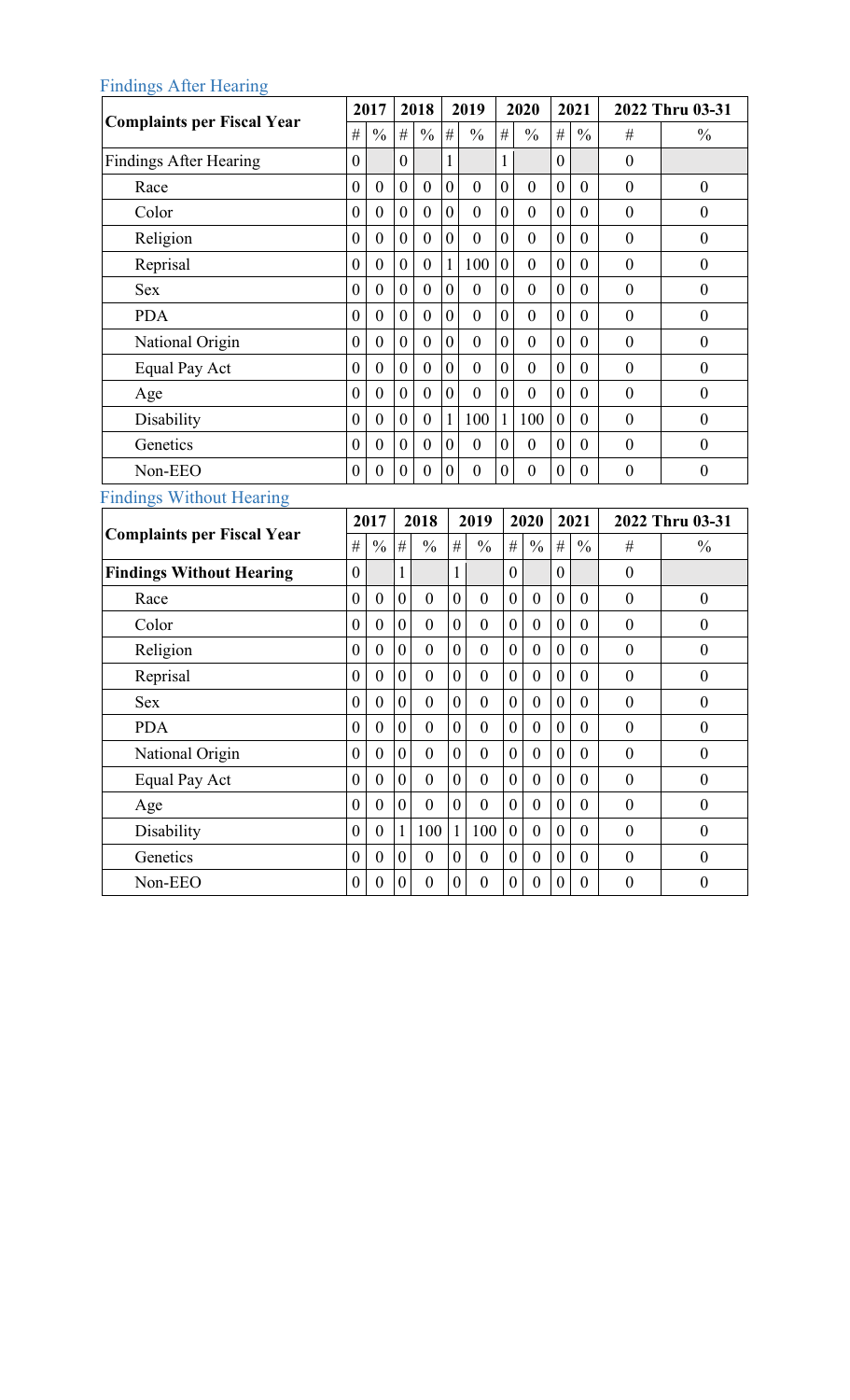#### **Findings of Discrimination Rendered by Issue**

Total Number Findings

|                                            |                  | 2017             |                  | 2018             |                  | 2019             |                  | 2020             |                  | 2021             |                  | 2022 Thru 03-31  |
|--------------------------------------------|------------------|------------------|------------------|------------------|------------------|------------------|------------------|------------------|------------------|------------------|------------------|------------------|
| <b>Complaints per Fiscal Year</b>          | $\#$             | $\frac{0}{0}$    | #                | $\frac{0}{0}$    | $\#$             | $\frac{0}{0}$    | #                | $\frac{0}{0}$    | $\#$             | $\frac{0}{0}$    | #                | $\frac{0}{0}$    |
| <b>Total Number Findings</b>               | $\boldsymbol{0}$ |                  | $\mathbf{1}$     |                  | $\overline{2}$   |                  | $\mathbf{1}$     |                  | $\boldsymbol{0}$ |                  | $\boldsymbol{0}$ |                  |
| Appointment/Hire                           | $\boldsymbol{0}$ | $\boldsymbol{0}$ | $\boldsymbol{0}$ | $\boldsymbol{0}$ | $\boldsymbol{0}$ | $\boldsymbol{0}$ | $\boldsymbol{0}$ | $\boldsymbol{0}$ | $\boldsymbol{0}$ | $\boldsymbol{0}$ | $\boldsymbol{0}$ | $\boldsymbol{0}$ |
| <b>Assignment of Duties</b>                | $\boldsymbol{0}$ | $\boldsymbol{0}$ | $\boldsymbol{0}$ | $\boldsymbol{0}$ | $\boldsymbol{0}$ | $\boldsymbol{0}$ | $\boldsymbol{0}$ | $\boldsymbol{0}$ | $\boldsymbol{0}$ | $\boldsymbol{0}$ | $\boldsymbol{0}$ | $\overline{0}$   |
| Awards                                     | $\boldsymbol{0}$ | $\boldsymbol{0}$ | $\boldsymbol{0}$ | $\boldsymbol{0}$ | $\boldsymbol{0}$ | $\boldsymbol{0}$ | $\boldsymbol{0}$ | $\boldsymbol{0}$ | $\boldsymbol{0}$ | $\boldsymbol{0}$ | $\boldsymbol{0}$ | $\boldsymbol{0}$ |
| <b>Conversion to Full Time/Perm Status</b> | $\boldsymbol{0}$ | $\boldsymbol{0}$ | $\boldsymbol{0}$ | $\boldsymbol{0}$ | $\boldsymbol{0}$ | $\boldsymbol{0}$ | $\boldsymbol{0}$ | $\overline{0}$   | $\boldsymbol{0}$ | $\overline{0}$   | $\boldsymbol{0}$ | $\boldsymbol{0}$ |
| Disciplinary Action                        |                  |                  |                  |                  |                  |                  |                  |                  |                  |                  |                  |                  |
| Demotion                                   | $\boldsymbol{0}$ | $\boldsymbol{0}$ | $\boldsymbol{0}$ | $\boldsymbol{0}$ | $\boldsymbol{0}$ | $\boldsymbol{0}$ | $\boldsymbol{0}$ | $\boldsymbol{0}$ | $\boldsymbol{0}$ | $\boldsymbol{0}$ | $\boldsymbol{0}$ | $\boldsymbol{0}$ |
| Reprimand                                  | $\boldsymbol{0}$ | $\boldsymbol{0}$ | $\mathbf{1}$     | 100              | $\boldsymbol{0}$ | $\boldsymbol{0}$ | $\boldsymbol{0}$ | $\boldsymbol{0}$ | $\boldsymbol{0}$ | $\boldsymbol{0}$ | $\boldsymbol{0}$ | $\boldsymbol{0}$ |
| Suspension                                 | $\boldsymbol{0}$ | $\boldsymbol{0}$ | $\overline{0}$   | $\mathbf{0}$     | $\boldsymbol{0}$ | $\boldsymbol{0}$ | $\boldsymbol{0}$ | $\boldsymbol{0}$ | $\boldsymbol{0}$ | $\boldsymbol{0}$ | $\overline{0}$   | $\mathbf{0}$     |
| Removal                                    | $\boldsymbol{0}$ | $\boldsymbol{0}$ | $\boldsymbol{0}$ | $\boldsymbol{0}$ | $\boldsymbol{0}$ | $\boldsymbol{0}$ | $\boldsymbol{0}$ | $\mathbf{0}$     | $\boldsymbol{0}$ | $\boldsymbol{0}$ | $\boldsymbol{0}$ | $\boldsymbol{0}$ |
| Other                                      | $\boldsymbol{0}$ | $\boldsymbol{0}$ | $\boldsymbol{0}$ | $\boldsymbol{0}$ | $\boldsymbol{0}$ | $\boldsymbol{0}$ | $\boldsymbol{0}$ | $\boldsymbol{0}$ | $\boldsymbol{0}$ | $\boldsymbol{0}$ | $\overline{0}$   | $\overline{0}$   |
| Duty Hours                                 | $\boldsymbol{0}$ | $\boldsymbol{0}$ | $\boldsymbol{0}$ | $\boldsymbol{0}$ | $\boldsymbol{0}$ | $\boldsymbol{0}$ | $\boldsymbol{0}$ | $\boldsymbol{0}$ | $\boldsymbol{0}$ | $\boldsymbol{0}$ | $\boldsymbol{0}$ | $\boldsymbol{0}$ |
| Perf. Eval./ Appraisal                     | $\boldsymbol{0}$ | $\boldsymbol{0}$ | $\boldsymbol{0}$ | $\boldsymbol{0}$ | $\boldsymbol{0}$ | $\boldsymbol{0}$ | $\boldsymbol{0}$ | $\boldsymbol{0}$ | $\boldsymbol{0}$ | $\boldsymbol{0}$ | $\boldsymbol{0}$ | $\boldsymbol{0}$ |
| <b>Examination/Test</b>                    | $\boldsymbol{0}$ | $\overline{0}$   | $\mathbf{0}$     | $\mathbf{0}$     | $\overline{0}$   | $\mathbf{0}$     | $\overline{0}$   | $\overline{0}$   | $\boldsymbol{0}$ | $\overline{0}$   | $\overline{0}$   | $\boldsymbol{0}$ |
| Harassment                                 |                  |                  |                  |                  |                  |                  |                  |                  |                  |                  |                  |                  |
| Non-Sexual                                 | $\boldsymbol{0}$ | $\boldsymbol{0}$ | $\mathbf{1}$     | 100              | 1                | 50               | $\boldsymbol{0}$ | $\boldsymbol{0}$ | $\boldsymbol{0}$ | $\boldsymbol{0}$ | $\boldsymbol{0}$ | $\boldsymbol{0}$ |
| Sexual                                     | $\boldsymbol{0}$ | $\boldsymbol{0}$ | $\boldsymbol{0}$ | $\boldsymbol{0}$ | $\boldsymbol{0}$ | $\boldsymbol{0}$ | $\boldsymbol{0}$ | $\boldsymbol{0}$ | $\boldsymbol{0}$ | $\boldsymbol{0}$ | $\boldsymbol{0}$ | $\overline{0}$   |
| Medical Examination                        | $\boldsymbol{0}$ | $\boldsymbol{0}$ | $\boldsymbol{0}$ | $\boldsymbol{0}$ | $\mathbf{1}$     | 50               | $\boldsymbol{0}$ | $\boldsymbol{0}$ | $\boldsymbol{0}$ | $\boldsymbol{0}$ | $\overline{0}$   | $\overline{0}$   |
| Pay including overtime                     | $\boldsymbol{0}$ | $\boldsymbol{0}$ | $\overline{0}$   | $\mathbf{0}$     | $\overline{0}$   | $\mathbf{0}$     | $\boldsymbol{0}$ | $\boldsymbol{0}$ | $\boldsymbol{0}$ | $\boldsymbol{0}$ | $\overline{0}$   | $\boldsymbol{0}$ |
| Promotion/Non-Selection                    | $\boldsymbol{0}$ | $\boldsymbol{0}$ | $\mathbf{1}$     | 100              | $\boldsymbol{0}$ | $\boldsymbol{0}$ | $\boldsymbol{0}$ | $\boldsymbol{0}$ | $\boldsymbol{0}$ | $\boldsymbol{0}$ | $\boldsymbol{0}$ | $\boldsymbol{0}$ |
| Reassignment                               |                  |                  |                  |                  |                  |                  |                  |                  |                  |                  |                  |                  |
| Denied                                     | $\boldsymbol{0}$ | $\boldsymbol{0}$ | $\boldsymbol{0}$ | $\boldsymbol{0}$ | $\mathbf{0}$     | $\boldsymbol{0}$ | $\boldsymbol{0}$ | $\boldsymbol{0}$ | $\boldsymbol{0}$ | $\boldsymbol{0}$ | $\boldsymbol{0}$ | $\boldsymbol{0}$ |
| Directed                                   | $\boldsymbol{0}$ | $\boldsymbol{0}$ | $\boldsymbol{0}$ | $\boldsymbol{0}$ | $\boldsymbol{0}$ | $\boldsymbol{0}$ | $\boldsymbol{0}$ | $\boldsymbol{0}$ | $\boldsymbol{0}$ | $\boldsymbol{0}$ | $\boldsymbol{0}$ | $\boldsymbol{0}$ |
| Reasonable Accommodation Disability        | $\boldsymbol{0}$ | $\boldsymbol{0}$ | $\boldsymbol{0}$ | $\boldsymbol{0}$ | 1                | 50               | 1                | 100              | $\mathbf{0}$     | $\overline{0}$   | $\overline{0}$   | $\overline{0}$   |
| Reinstatement                              | $\boldsymbol{0}$ | $\boldsymbol{0}$ | $\boldsymbol{0}$ | $\boldsymbol{0}$ | $\boldsymbol{0}$ | $\boldsymbol{0}$ | $\boldsymbol{0}$ | $\boldsymbol{0}$ | $\boldsymbol{0}$ | $\theta$         | $\boldsymbol{0}$ | $\boldsymbol{0}$ |
| Religious Accommodation                    | $\boldsymbol{0}$ | $\boldsymbol{0}$ | $\boldsymbol{0}$ | $\boldsymbol{0}$ | $\boldsymbol{0}$ | $\boldsymbol{0}$ | $\boldsymbol{0}$ | $\boldsymbol{0}$ | $\boldsymbol{0}$ | $\theta$         | $\overline{0}$   | $\overline{0}$   |
| Retirement                                 | $\boldsymbol{0}$ | $\boldsymbol{0}$ | $\boldsymbol{0}$ | $\boldsymbol{0}$ | $\boldsymbol{0}$ | $\boldsymbol{0}$ | $\boldsymbol{0}$ | $\boldsymbol{0}$ | $\boldsymbol{0}$ | $\boldsymbol{0}$ | $\boldsymbol{0}$ | $\boldsymbol{0}$ |
| Sex-Stereotyping                           | $\boldsymbol{0}$ | $\boldsymbol{0}$ | $\boldsymbol{0}$ | $\boldsymbol{0}$ | $\boldsymbol{0}$ | $\boldsymbol{0}$ | $\boldsymbol{0}$ | $\boldsymbol{0}$ | $\boldsymbol{0}$ | $\boldsymbol{0}$ | $\boldsymbol{0}$ | $\boldsymbol{0}$ |
| Telework                                   | $\boldsymbol{0}$ | $\boldsymbol{0}$ | $\overline{0}$   | $\mathbf{0}$     | $\overline{0}$   | $\boldsymbol{0}$ | $\boldsymbol{0}$ | $\boldsymbol{0}$ | $\boldsymbol{0}$ | $\boldsymbol{0}$ | $\boldsymbol{0}$ | $\boldsymbol{0}$ |
| Termination                                | $\boldsymbol{0}$ | $\boldsymbol{0}$ | $\boldsymbol{0}$ | $\boldsymbol{0}$ | $\boldsymbol{0}$ | $\boldsymbol{0}$ | $\boldsymbol{0}$ | $\boldsymbol{0}$ | $\boldsymbol{0}$ | $\boldsymbol{0}$ | $\boldsymbol{0}$ | $\boldsymbol{0}$ |
| Terms/Conditions of Employment             | $\boldsymbol{0}$ | $\boldsymbol{0}$ | $\mathbf{0}$     | $\mathbf{0}$     | $\boldsymbol{0}$ | $\mathbf{0}$     | $\boldsymbol{0}$ | $\boldsymbol{0}$ | $\boldsymbol{0}$ | $\overline{0}$   | $\boldsymbol{0}$ | $\boldsymbol{0}$ |
| Time and Attendance                        | $\boldsymbol{0}$ | $\overline{0}$   | $\boldsymbol{0}$ | $\boldsymbol{0}$ | $\boldsymbol{0}$ | $\boldsymbol{0}$ | $\boldsymbol{0}$ | $\boldsymbol{0}$ | $\boldsymbol{0}$ | $\boldsymbol{0}$ | $\boldsymbol{0}$ | $\boldsymbol{0}$ |
| Training                                   | $\boldsymbol{0}$ | $\overline{0}$   | $\boldsymbol{0}$ | $\boldsymbol{0}$ | $\boldsymbol{0}$ | $\boldsymbol{0}$ | $\boldsymbol{0}$ | $\boldsymbol{0}$ | $\boldsymbol{0}$ | $\boldsymbol{0}$ | $\boldsymbol{0}$ | $\boldsymbol{0}$ |
| Other - User Define                        |                  |                  |                  |                  |                  |                  |                  |                  |                  |                  |                  |                  |
| User Defined - Other 1                     | $\boldsymbol{0}$ | $\boldsymbol{0}$ | $\boldsymbol{0}$ | $\boldsymbol{0}$ | $\boldsymbol{0}$ | $\boldsymbol{0}$ | $\boldsymbol{0}$ | $\boldsymbol{0}$ | $\boldsymbol{0}$ | $\boldsymbol{0}$ | $\boldsymbol{0}$ | $\boldsymbol{0}$ |
| User Defined - Other 2                     | $\boldsymbol{0}$ | $\boldsymbol{0}$ | $\boldsymbol{0}$ | $\boldsymbol{0}$ | $\boldsymbol{0}$ | $\boldsymbol{0}$ | $\boldsymbol{0}$ | $\boldsymbol{0}$ | $\boldsymbol{0}$ | $\boldsymbol{0}$ | $\boldsymbol{0}$ | $\overline{0}$   |
| User Defined - Other 3                     | $\boldsymbol{0}$ | $\boldsymbol{0}$ | $\boldsymbol{0}$ | $\boldsymbol{0}$ | $\boldsymbol{0}$ | $\boldsymbol{0}$ | $\boldsymbol{0}$ | $\boldsymbol{0}$ | $\boldsymbol{0}$ | $\boldsymbol{0}$ | $\boldsymbol{0}$ | $\boldsymbol{0}$ |
| User Defined - Other 4                     | $\boldsymbol{0}$ | $\boldsymbol{0}$ | $\boldsymbol{0}$ | $\boldsymbol{0}$ | $\boldsymbol{0}$ | $\boldsymbol{0}$ | $\boldsymbol{0}$ | $\boldsymbol{0}$ | $\boldsymbol{0}$ | $\boldsymbol{0}$ | $\boldsymbol{0}$ | $\boldsymbol{0}$ |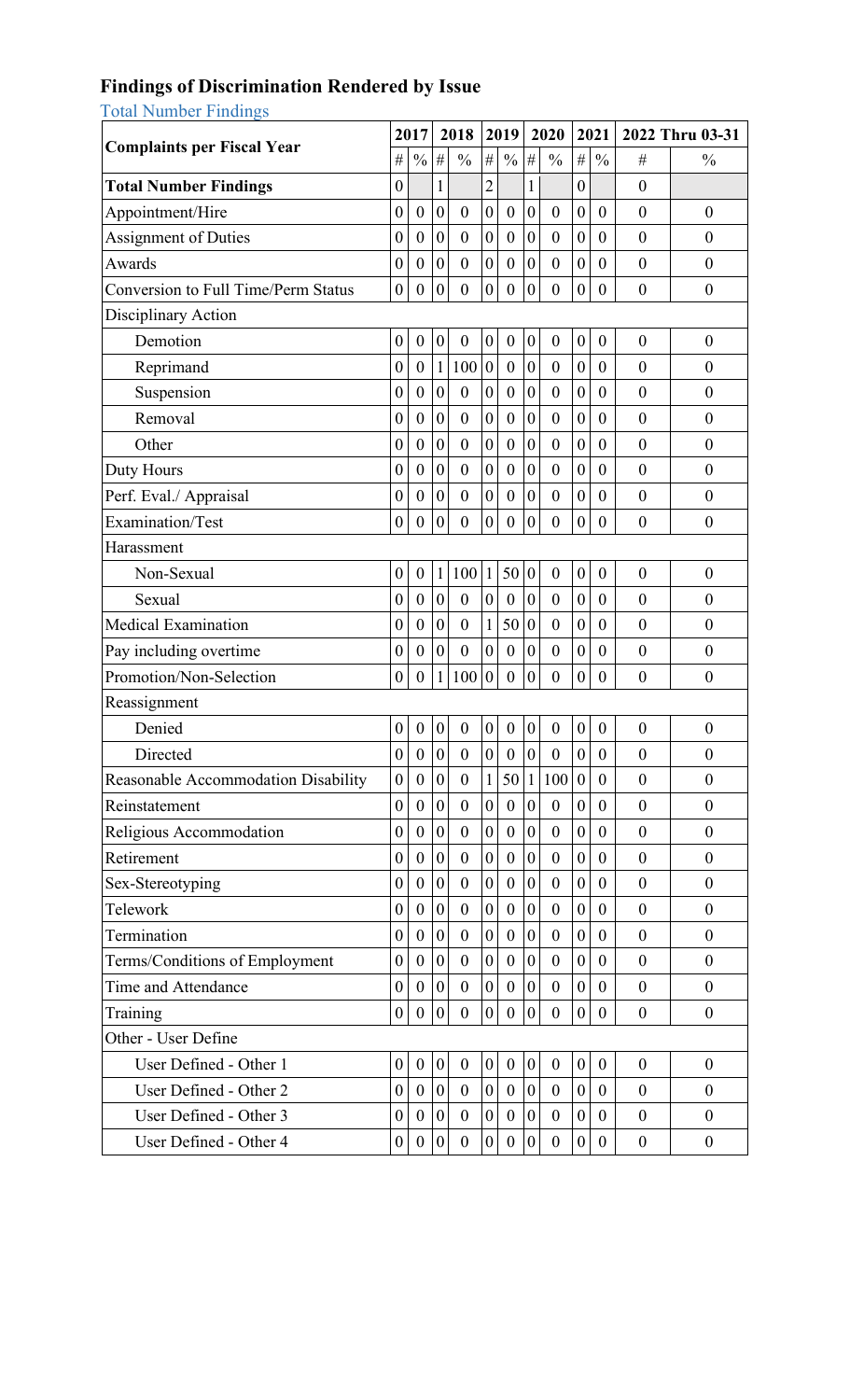| <b>Findings After Hearing</b>              |                  |                  |                  |                  |                  |                  |                  |                  |                  |                  |                  |                  |
|--------------------------------------------|------------------|------------------|------------------|------------------|------------------|------------------|------------------|------------------|------------------|------------------|------------------|------------------|
| <b>Fiscal Year</b>                         |                  | 2017             |                  | 2018             |                  | 2019             |                  | 2020             |                  | 2021             |                  | 2022 Thru 03-31  |
|                                            | $\#$             | $\frac{0}{0}$    | $\#$             | $\frac{0}{0}$    | #                | $\frac{0}{0}$    | #                | $\frac{0}{0}$    | $\#$             | $\frac{0}{0}$    | #                | $\frac{0}{0}$    |
| <b>Findings After Hearing</b>              | $\boldsymbol{0}$ |                  | $\overline{0}$   |                  | 1                |                  | $\mathbf{1}$     |                  | $\boldsymbol{0}$ |                  | $\overline{0}$   |                  |
| Appointment/Hire                           | $\boldsymbol{0}$ | $\boldsymbol{0}$ | $\boldsymbol{0}$ | $\boldsymbol{0}$ | $\boldsymbol{0}$ | $\boldsymbol{0}$ | $\overline{0}$   | $\boldsymbol{0}$ | $\boldsymbol{0}$ | $\overline{0}$   | $\overline{0}$   | $\boldsymbol{0}$ |
| <b>Assignment of Duties</b>                | $\boldsymbol{0}$ | $\boldsymbol{0}$ | $\boldsymbol{0}$ | $\boldsymbol{0}$ | $\boldsymbol{0}$ | $\boldsymbol{0}$ | $\boldsymbol{0}$ | $\boldsymbol{0}$ | $\boldsymbol{0}$ | $\overline{0}$   | $\overline{0}$   | $\overline{0}$   |
| Awards                                     | $\boldsymbol{0}$ | $\boldsymbol{0}$ | $\boldsymbol{0}$ | $\boldsymbol{0}$ | $\mathbf{0}$     | $\boldsymbol{0}$ | $\boldsymbol{0}$ | $\boldsymbol{0}$ | $\boldsymbol{0}$ | $\overline{0}$   | $\overline{0}$   | $\overline{0}$   |
| <b>Conversion to Full Time/Perm Status</b> | $\boldsymbol{0}$ | $\boldsymbol{0}$ | $\overline{0}$   | $\boldsymbol{0}$ | $\boldsymbol{0}$ | $\boldsymbol{0}$ | $\boldsymbol{0}$ | $\mathbf{0}$     | $\boldsymbol{0}$ | $\overline{0}$   | $\boldsymbol{0}$ | $\boldsymbol{0}$ |
| Disciplinary Action                        |                  |                  |                  |                  |                  |                  |                  |                  |                  |                  |                  |                  |
| Demotion                                   | $\boldsymbol{0}$ | $\boldsymbol{0}$ | $\boldsymbol{0}$ | $\boldsymbol{0}$ | $\boldsymbol{0}$ | $\boldsymbol{0}$ | 0                | $\boldsymbol{0}$ | $\boldsymbol{0}$ | $\boldsymbol{0}$ | $\boldsymbol{0}$ | $\boldsymbol{0}$ |
| Reprimand                                  | $\boldsymbol{0}$ | $\boldsymbol{0}$ | $\boldsymbol{0}$ | $\boldsymbol{0}$ | $\boldsymbol{0}$ | $\boldsymbol{0}$ | $\boldsymbol{0}$ | $\boldsymbol{0}$ | $\boldsymbol{0}$ | $\boldsymbol{0}$ | $\boldsymbol{0}$ | $\boldsymbol{0}$ |
| Suspension                                 | $\boldsymbol{0}$ | $\boldsymbol{0}$ | $\boldsymbol{0}$ | $\boldsymbol{0}$ | $\boldsymbol{0}$ | $\boldsymbol{0}$ | 0                | $\boldsymbol{0}$ | $\boldsymbol{0}$ | $\boldsymbol{0}$ | $\boldsymbol{0}$ | $\boldsymbol{0}$ |
| Removal                                    | $\boldsymbol{0}$ | $\boldsymbol{0}$ | $\boldsymbol{0}$ | $\boldsymbol{0}$ | $\boldsymbol{0}$ | $\boldsymbol{0}$ | $\pmb{0}$        | $\boldsymbol{0}$ | $\boldsymbol{0}$ | $\theta$         | $\overline{0}$   | $\boldsymbol{0}$ |
| Other                                      | $\boldsymbol{0}$ | $\boldsymbol{0}$ | $\boldsymbol{0}$ | $\boldsymbol{0}$ | $\boldsymbol{0}$ | $\boldsymbol{0}$ | $\boldsymbol{0}$ | $\boldsymbol{0}$ | $\boldsymbol{0}$ | $\overline{0}$   | $\overline{0}$   | $\overline{0}$   |
| Duty Hours                                 | $\boldsymbol{0}$ | $\boldsymbol{0}$ | $\boldsymbol{0}$ | $\boldsymbol{0}$ | $\boldsymbol{0}$ | $\boldsymbol{0}$ | $\boldsymbol{0}$ | $\boldsymbol{0}$ | $\boldsymbol{0}$ | $\overline{0}$   | $\overline{0}$   | $\overline{0}$   |
| Perf. Eval./ Appraisal                     | $\boldsymbol{0}$ | $\boldsymbol{0}$ | $\boldsymbol{0}$ | $\boldsymbol{0}$ | $\boldsymbol{0}$ | $\boldsymbol{0}$ | $\boldsymbol{0}$ | $\boldsymbol{0}$ | $\boldsymbol{0}$ | $\boldsymbol{0}$ | $\boldsymbol{0}$ | $\boldsymbol{0}$ |
| <b>Examination/Test</b>                    | $\boldsymbol{0}$ | $\boldsymbol{0}$ | $\boldsymbol{0}$ | $\boldsymbol{0}$ | $\boldsymbol{0}$ | $\boldsymbol{0}$ | $\overline{0}$   | $\overline{0}$   | $\boldsymbol{0}$ | $\theta$         | $\overline{0}$   | $\boldsymbol{0}$ |
| Harassment                                 |                  |                  |                  |                  |                  |                  |                  |                  |                  |                  |                  |                  |
| Non-Sexual                                 | $\boldsymbol{0}$ | $\boldsymbol{0}$ | $\boldsymbol{0}$ | $\boldsymbol{0}$ | $\mathbf{1}$     | 100              | $\boldsymbol{0}$ | $\boldsymbol{0}$ | $\boldsymbol{0}$ | $\boldsymbol{0}$ | $\overline{0}$   | $\boldsymbol{0}$ |
| Sexual                                     | $\boldsymbol{0}$ | $\boldsymbol{0}$ | $\boldsymbol{0}$ | $\boldsymbol{0}$ | $\boldsymbol{0}$ | $\boldsymbol{0}$ | $\boldsymbol{0}$ | $\boldsymbol{0}$ | $\boldsymbol{0}$ | $\overline{0}$   | $\overline{0}$   | $\overline{0}$   |
| Medical Examination                        | $\boldsymbol{0}$ | $\boldsymbol{0}$ | $\boldsymbol{0}$ | $\boldsymbol{0}$ | $\boldsymbol{0}$ | $\boldsymbol{0}$ | 0                | $\boldsymbol{0}$ | $\boldsymbol{0}$ | $\boldsymbol{0}$ | $\boldsymbol{0}$ | $\boldsymbol{0}$ |
| Pay including overtime                     | $\boldsymbol{0}$ | $\boldsymbol{0}$ | $\boldsymbol{0}$ | $\boldsymbol{0}$ | $\boldsymbol{0}$ | $\boldsymbol{0}$ | $\boldsymbol{0}$ | $\boldsymbol{0}$ | $\boldsymbol{0}$ | $\boldsymbol{0}$ | $\boldsymbol{0}$ | $\boldsymbol{0}$ |
| Promotion/Non-Selection                    | $\boldsymbol{0}$ | $\boldsymbol{0}$ | $\boldsymbol{0}$ | $\boldsymbol{0}$ | $\boldsymbol{0}$ | $\boldsymbol{0}$ | 0                | $\boldsymbol{0}$ | $\boldsymbol{0}$ | $\boldsymbol{0}$ | $\boldsymbol{0}$ | $\boldsymbol{0}$ |
| Reassignment                               |                  |                  |                  |                  |                  |                  |                  |                  |                  |                  |                  |                  |
| Denied                                     | $\boldsymbol{0}$ | $\boldsymbol{0}$ | $\boldsymbol{0}$ | $\boldsymbol{0}$ | $\boldsymbol{0}$ | $\boldsymbol{0}$ | $\boldsymbol{0}$ | $\boldsymbol{0}$ | $\boldsymbol{0}$ | $\boldsymbol{0}$ | $\overline{0}$   | $\boldsymbol{0}$ |
| Directed                                   | $\boldsymbol{0}$ | $\boldsymbol{0}$ | $\boldsymbol{0}$ | $\boldsymbol{0}$ | $\boldsymbol{0}$ | $\boldsymbol{0}$ | $\boldsymbol{0}$ | $\boldsymbol{0}$ | $\boldsymbol{0}$ | $\boldsymbol{0}$ | $\boldsymbol{0}$ | $\boldsymbol{0}$ |
| Reasonable Accommodation Disability        | $\boldsymbol{0}$ | $\boldsymbol{0}$ | $\overline{0}$   | $\boldsymbol{0}$ | $\mathbf{1}$     | 100              | $\mathbf{1}$     | 100              | $\boldsymbol{0}$ | $\boldsymbol{0}$ | $\overline{0}$   | $\boldsymbol{0}$ |
| Reinstatement                              | $\boldsymbol{0}$ | $\boldsymbol{0}$ | $\boldsymbol{0}$ | $\boldsymbol{0}$ | $\boldsymbol{0}$ | $\boldsymbol{0}$ | $\overline{0}$   | $\boldsymbol{0}$ | $\boldsymbol{0}$ | $\theta$         | $\boldsymbol{0}$ | $\boldsymbol{0}$ |
| Religious Accommodation                    | $\boldsymbol{0}$ | $\boldsymbol{0}$ | $\overline{0}$   | $\boldsymbol{0}$ | $\mathbf{0}$     | $\boldsymbol{0}$ | $\overline{0}$   | $\boldsymbol{0}$ | $\boldsymbol{0}$ | $\mathbf{0}$     | $\overline{0}$   | $\boldsymbol{0}$ |
| Retirement                                 | $\boldsymbol{0}$ | $\overline{0}$   | $\mathbf{0}$     | $\boldsymbol{0}$ | $\boldsymbol{0}$ | $\mathbf{0}$     | 0                | $\overline{0}$   | $\boldsymbol{0}$ | $\overline{0}$   | $\boldsymbol{0}$ | $\boldsymbol{0}$ |
| Sex-Stereotyping                           | $\boldsymbol{0}$ | $\overline{0}$   | $\mathbf{0}$     | $\boldsymbol{0}$ | $\boldsymbol{0}$ | $\boldsymbol{0}$ | 0                | $\boldsymbol{0}$ | $\boldsymbol{0}$ | $\boldsymbol{0}$ | $\boldsymbol{0}$ | $\boldsymbol{0}$ |
| Telework                                   | $\boldsymbol{0}$ | $\overline{0}$   | $\overline{0}$   | $\boldsymbol{0}$ | $\boldsymbol{0}$ | $\boldsymbol{0}$ | $\boldsymbol{0}$ | $\boldsymbol{0}$ | $\boldsymbol{0}$ | $\overline{0}$   | $\boldsymbol{0}$ | $\boldsymbol{0}$ |
| Termination                                | $\boldsymbol{0}$ | $\boldsymbol{0}$ | $\boldsymbol{0}$ | $\boldsymbol{0}$ | $\boldsymbol{0}$ | $\boldsymbol{0}$ | 0                | $\boldsymbol{0}$ | $\boldsymbol{0}$ | $\overline{0}$   | $\boldsymbol{0}$ | $\boldsymbol{0}$ |
| Terms/Conditions of Employment             | $\boldsymbol{0}$ | $\boldsymbol{0}$ | $\boldsymbol{0}$ | $\boldsymbol{0}$ | $\boldsymbol{0}$ | $\boldsymbol{0}$ | $\boldsymbol{0}$ | $\boldsymbol{0}$ | $\boldsymbol{0}$ | $\theta$         | $\overline{0}$   | $\overline{0}$   |
| Time and Attendance                        | $\boldsymbol{0}$ | $\boldsymbol{0}$ | $\boldsymbol{0}$ | $\boldsymbol{0}$ | $\boldsymbol{0}$ | $\boldsymbol{0}$ | $\boldsymbol{0}$ | $\boldsymbol{0}$ | $\boldsymbol{0}$ | $\overline{0}$   | $\overline{0}$   | $\boldsymbol{0}$ |
| Training                                   | $\boldsymbol{0}$ | $\boldsymbol{0}$ | $\boldsymbol{0}$ | $\boldsymbol{0}$ | $\boldsymbol{0}$ | $\boldsymbol{0}$ | $\boldsymbol{0}$ | $\boldsymbol{0}$ | $\boldsymbol{0}$ | $\theta$         | $\boldsymbol{0}$ | $\boldsymbol{0}$ |
| Other - User Define                        |                  |                  |                  |                  |                  |                  |                  |                  |                  |                  |                  |                  |
| User Defined - Other 1                     | $\boldsymbol{0}$ | $\boldsymbol{0}$ | $\boldsymbol{0}$ | $\boldsymbol{0}$ | $\boldsymbol{0}$ | $\boldsymbol{0}$ | $\boldsymbol{0}$ | $\boldsymbol{0}$ | $\boldsymbol{0}$ | $\boldsymbol{0}$ | $\boldsymbol{0}$ | $\boldsymbol{0}$ |
| User Defined - Other 2                     | $\boldsymbol{0}$ | $\boldsymbol{0}$ | $\boldsymbol{0}$ | $\boldsymbol{0}$ | $\boldsymbol{0}$ | $\boldsymbol{0}$ | $\boldsymbol{0}$ | $\boldsymbol{0}$ | $\boldsymbol{0}$ | $\theta$         | $\overline{0}$   | $\boldsymbol{0}$ |
| User Defined - Other 3                     | $\boldsymbol{0}$ | $\overline{0}$   | $\boldsymbol{0}$ | $\boldsymbol{0}$ | $\boldsymbol{0}$ | $\boldsymbol{0}$ | 0                | $\overline{0}$   | $\boldsymbol{0}$ | $\theta$         | $\boldsymbol{0}$ | $\boldsymbol{0}$ |
| User Defined - Other 4                     | $\boldsymbol{0}$ | $\boldsymbol{0}$ | $\boldsymbol{0}$ | $\boldsymbol{0}$ | $\boldsymbol{0}$ | $\boldsymbol{0}$ | $\boldsymbol{0}$ | $\boldsymbol{0}$ | $\boldsymbol{0}$ | $\boldsymbol{0}$ | $\boldsymbol{0}$ | $\boldsymbol{0}$ |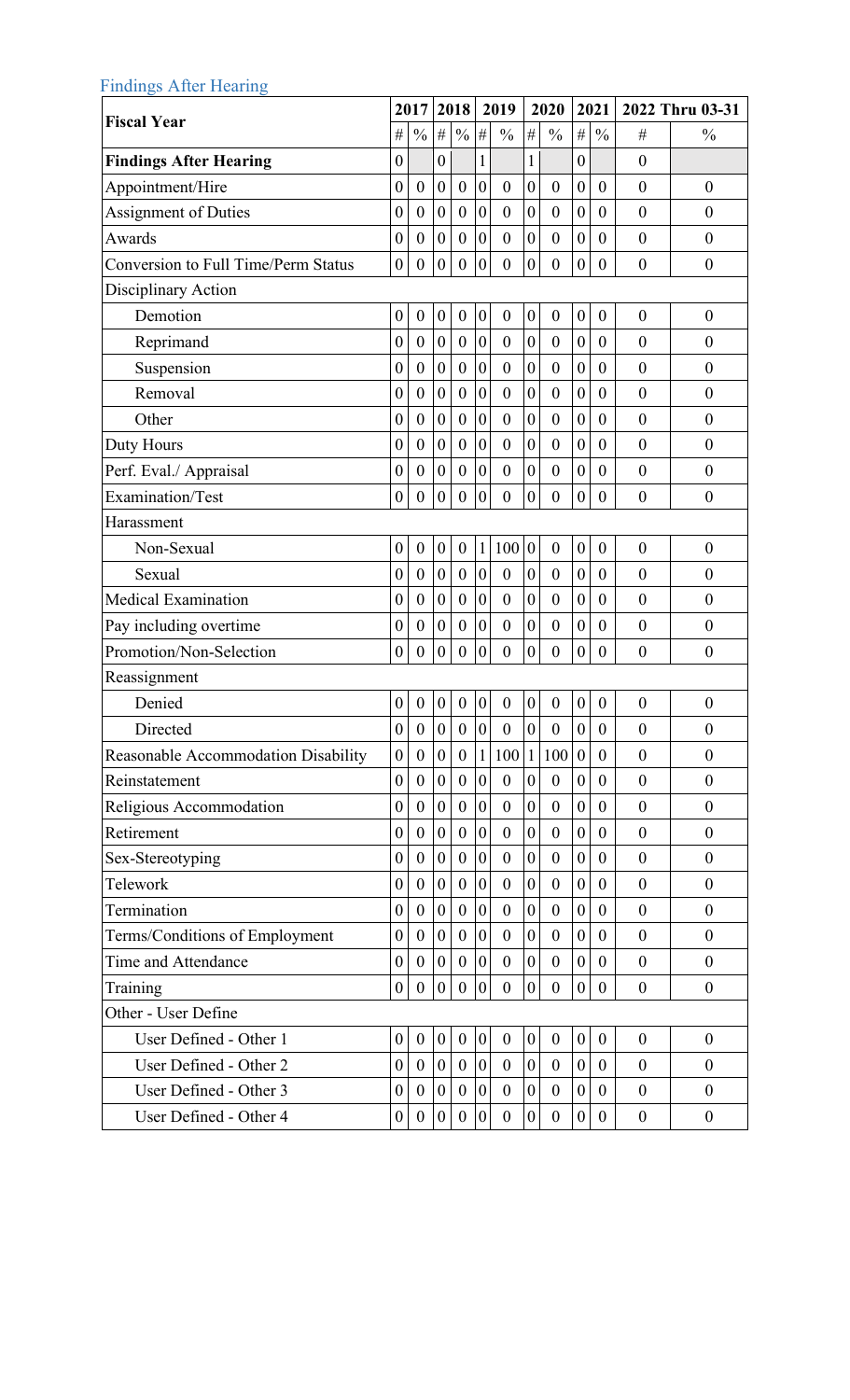| <b>Findings Without Hearing</b>            |                  |                  |                  |                  |                  |                  |                  |                  |                  |                  |                  |                  |
|--------------------------------------------|------------------|------------------|------------------|------------------|------------------|------------------|------------------|------------------|------------------|------------------|------------------|------------------|
| <b>Fiscal Year</b>                         |                  | 2017             |                  | 2018             |                  | 2019             |                  | 2020             |                  | 2021             |                  | 2022 Thru 03-31  |
|                                            | $\#$             | $\frac{0}{0}$    | #                | $\frac{0}{0}$    | $\#$             | $\frac{0}{0}$    | $\#$             | $\frac{0}{0}$    | $\#$             | $\frac{0}{0}$    | #                | $\frac{0}{0}$    |
| <b>Findings Without Hearing</b>            | $\boldsymbol{0}$ |                  | $\mathbf{1}$     |                  | $\mathbf{1}$     |                  | $\boldsymbol{0}$ |                  | $\boldsymbol{0}$ |                  | $\boldsymbol{0}$ |                  |
| Appointment/Hire                           | $\boldsymbol{0}$ | $\boldsymbol{0}$ | $\overline{0}$   | $\boldsymbol{0}$ | $\boldsymbol{0}$ | $\boldsymbol{0}$ | $\boldsymbol{0}$ | $\boldsymbol{0}$ | $\boldsymbol{0}$ | $\theta$         | $\theta$         | $\boldsymbol{0}$ |
| <b>Assignment of Duties</b>                | $\boldsymbol{0}$ | $\boldsymbol{0}$ | $\boldsymbol{0}$ | $\boldsymbol{0}$ | $\boldsymbol{0}$ | $\boldsymbol{0}$ | $\boldsymbol{0}$ | $\boldsymbol{0}$ | $\boldsymbol{0}$ | $\boldsymbol{0}$ | $\boldsymbol{0}$ | $\overline{0}$   |
| Awards                                     | $\boldsymbol{0}$ | $\boldsymbol{0}$ | $\overline{0}$   | $\mathbf{0}$     | $\overline{0}$   | $\boldsymbol{0}$ | $\mathbf{0}$     | $\boldsymbol{0}$ | $\boldsymbol{0}$ | $\boldsymbol{0}$ | $\overline{0}$   | $\boldsymbol{0}$ |
| <b>Conversion to Full Time/Perm Status</b> | $\boldsymbol{0}$ | $\boldsymbol{0}$ | $\mathbf{0}$     | $\mathbf{0}$     | $\overline{0}$   | $\boldsymbol{0}$ | $\mathbf{0}$     | $\boldsymbol{0}$ | $\boldsymbol{0}$ | $\boldsymbol{0}$ | $\boldsymbol{0}$ | $\boldsymbol{0}$ |
| Disciplinary Action                        |                  |                  |                  |                  |                  |                  |                  |                  |                  |                  |                  |                  |
| Demotion                                   | $\boldsymbol{0}$ | $\boldsymbol{0}$ | $\boldsymbol{0}$ | $\boldsymbol{0}$ | $\boldsymbol{0}$ | $\boldsymbol{0}$ | $\boldsymbol{0}$ | $\boldsymbol{0}$ | $\boldsymbol{0}$ | $\boldsymbol{0}$ | $\boldsymbol{0}$ | $\boldsymbol{0}$ |
| Reprimand                                  | $\boldsymbol{0}$ | $\boldsymbol{0}$ | $\mathbf{1}$     | 100              | $\boldsymbol{0}$ | $\boldsymbol{0}$ | $\boldsymbol{0}$ | $\boldsymbol{0}$ | $\boldsymbol{0}$ | $\boldsymbol{0}$ | $\boldsymbol{0}$ | $\overline{0}$   |
| Suspension                                 | $\boldsymbol{0}$ | $\boldsymbol{0}$ | $\boldsymbol{0}$ | $\boldsymbol{0}$ | $\boldsymbol{0}$ | $\boldsymbol{0}$ | $\boldsymbol{0}$ | $\boldsymbol{0}$ | $\boldsymbol{0}$ | $\boldsymbol{0}$ | $\boldsymbol{0}$ | $\overline{0}$   |
| Removal                                    | $\boldsymbol{0}$ | $\boldsymbol{0}$ | $\boldsymbol{0}$ | $\boldsymbol{0}$ | $\boldsymbol{0}$ | $\boldsymbol{0}$ | $\boldsymbol{0}$ | $\boldsymbol{0}$ | $\boldsymbol{0}$ | $\boldsymbol{0}$ | $\boldsymbol{0}$ | $\overline{0}$   |
| Other                                      | $\boldsymbol{0}$ | $\boldsymbol{0}$ | $\mathbf{0}$     | $\boldsymbol{0}$ | $\boldsymbol{0}$ | $\boldsymbol{0}$ | $\boldsymbol{0}$ | $\boldsymbol{0}$ | $\boldsymbol{0}$ | $\boldsymbol{0}$ | $\overline{0}$   | $\overline{0}$   |
| Duty Hours                                 | $\boldsymbol{0}$ | $\boldsymbol{0}$ | $\boldsymbol{0}$ | $\boldsymbol{0}$ | $\boldsymbol{0}$ | $\boldsymbol{0}$ | $\boldsymbol{0}$ | $\boldsymbol{0}$ | $\boldsymbol{0}$ | $\boldsymbol{0}$ | $\overline{0}$   | $\overline{0}$   |
| Perf. Eval./ Appraisal                     | $\boldsymbol{0}$ | $\boldsymbol{0}$ | $\overline{0}$   | $\boldsymbol{0}$ | $\boldsymbol{0}$ | $\boldsymbol{0}$ | $\boldsymbol{0}$ | $\boldsymbol{0}$ | $\boldsymbol{0}$ | $\boldsymbol{0}$ | $\boldsymbol{0}$ | $\boldsymbol{0}$ |
| Examination/Test                           | $\boldsymbol{0}$ | $\boldsymbol{0}$ | $\mathbf{0}$     | $\mathbf{0}$     | $\overline{0}$   | $\boldsymbol{0}$ | $\boldsymbol{0}$ | $\boldsymbol{0}$ | $\overline{0}$   | $\boldsymbol{0}$ | $\overline{0}$   | $\boldsymbol{0}$ |
| Harassment                                 |                  |                  |                  |                  |                  |                  |                  |                  |                  |                  |                  |                  |
| Non-Sexual                                 | $\boldsymbol{0}$ | $\boldsymbol{0}$ | $\mathbf 1$      | 100 0            |                  | $\boldsymbol{0}$ | $\boldsymbol{0}$ | $\boldsymbol{0}$ | $\boldsymbol{0}$ | $\boldsymbol{0}$ | $\boldsymbol{0}$ | $\boldsymbol{0}$ |
| Sexual                                     | $\boldsymbol{0}$ | $\boldsymbol{0}$ | $\boldsymbol{0}$ | $\boldsymbol{0}$ | $\overline{0}$   | $\boldsymbol{0}$ | $\boldsymbol{0}$ | $\overline{0}$   | $\boldsymbol{0}$ | $\theta$         | $\boldsymbol{0}$ | $\boldsymbol{0}$ |
| Medical Examination                        | $\boldsymbol{0}$ | $\boldsymbol{0}$ | $\boldsymbol{0}$ | $\boldsymbol{0}$ | $1\vert$         | 100              | $\boldsymbol{0}$ | $\boldsymbol{0}$ | $\boldsymbol{0}$ | $\boldsymbol{0}$ | $\boldsymbol{0}$ | $\boldsymbol{0}$ |
| Pay including overtime                     | $\boldsymbol{0}$ | $\boldsymbol{0}$ | $\overline{0}$   | $\boldsymbol{0}$ | $\boldsymbol{0}$ | $\boldsymbol{0}$ | $\boldsymbol{0}$ | $\boldsymbol{0}$ | $\boldsymbol{0}$ | $\boldsymbol{0}$ | $\boldsymbol{0}$ | $\boldsymbol{0}$ |
| Promotion/Non-Selection                    | $\boldsymbol{0}$ | $\boldsymbol{0}$ | $\mathbf{1}$     | 100              | $\boldsymbol{0}$ | $\boldsymbol{0}$ | $\boldsymbol{0}$ | $\boldsymbol{0}$ | $\boldsymbol{0}$ | $\boldsymbol{0}$ | $\boldsymbol{0}$ | $\boldsymbol{0}$ |
| Reassignment                               |                  |                  |                  |                  |                  |                  |                  |                  |                  |                  |                  |                  |
| Denied                                     | $\boldsymbol{0}$ | $\boldsymbol{0}$ | $\boldsymbol{0}$ | $\boldsymbol{0}$ | $\boldsymbol{0}$ | $\boldsymbol{0}$ | $\boldsymbol{0}$ | $\boldsymbol{0}$ | $\boldsymbol{0}$ | $\boldsymbol{0}$ | $\boldsymbol{0}$ | $\boldsymbol{0}$ |
| Directed                                   | $\boldsymbol{0}$ | $\boldsymbol{0}$ | $\boldsymbol{0}$ | $\boldsymbol{0}$ | $\boldsymbol{0}$ | $\boldsymbol{0}$ | $\boldsymbol{0}$ | $\boldsymbol{0}$ | $\boldsymbol{0}$ | $\boldsymbol{0}$ | $\boldsymbol{0}$ | $\boldsymbol{0}$ |
| Reasonable Accommodation Disability        | $\boldsymbol{0}$ | $\boldsymbol{0}$ | $\overline{0}$   | $\mathbf{0}$     | $\boldsymbol{0}$ | $\boldsymbol{0}$ | $\boldsymbol{0}$ | $\boldsymbol{0}$ | $\boldsymbol{0}$ | $\boldsymbol{0}$ | $\overline{0}$   | $\overline{0}$   |
| Reinstatement                              | $\boldsymbol{0}$ | $\boldsymbol{0}$ | $\boldsymbol{0}$ | $\mathbf{0}$     | $\boldsymbol{0}$ | $\boldsymbol{0}$ | $\boldsymbol{0}$ | $\boldsymbol{0}$ | $\boldsymbol{0}$ | $\theta$         | $\boldsymbol{0}$ | $\boldsymbol{0}$ |
| Religious Accommodation                    | $\boldsymbol{0}$ | $\boldsymbol{0}$ | $\mathbf{0}$     | $\mathbf{0}$     | $\overline{0}$   | $\boldsymbol{0}$ | $\boldsymbol{0}$ | $\boldsymbol{0}$ | $\boldsymbol{0}$ | $\boldsymbol{0}$ | $\overline{0}$   | $\mathbf{0}$     |
| Retirement                                 | $\boldsymbol{0}$ | $\overline{0}$   | $\mathbf{0}$     | $\boldsymbol{0}$ | $\overline{0}$   | $\boldsymbol{0}$ | $\overline{0}$   | $\overline{0}$   | $\boldsymbol{0}$ | $\theta$         | $\boldsymbol{0}$ | $\boldsymbol{0}$ |
| Sex-Stereotyping                           | $\boldsymbol{0}$ | $\boldsymbol{0}$ | $\boldsymbol{0}$ | $\boldsymbol{0}$ | $\boldsymbol{0}$ | $\boldsymbol{0}$ | $\boldsymbol{0}$ | $\boldsymbol{0}$ | $\boldsymbol{0}$ | $\boldsymbol{0}$ | $\boldsymbol{0}$ | $\boldsymbol{0}$ |
| Telework                                   | $\boldsymbol{0}$ | $\mathbf{0}$     | $\overline{0}$   | $\boldsymbol{0}$ | $\boldsymbol{0}$ | $\boldsymbol{0}$ | $\boldsymbol{0}$ | $\boldsymbol{0}$ | $\boldsymbol{0}$ | $\boldsymbol{0}$ | $\boldsymbol{0}$ | $\mathbf{0}$     |
| Termination                                | $\boldsymbol{0}$ | $\boldsymbol{0}$ | $\boldsymbol{0}$ | $\boldsymbol{0}$ | $\boldsymbol{0}$ | $\boldsymbol{0}$ | $\boldsymbol{0}$ | $\boldsymbol{0}$ | $\boldsymbol{0}$ | $\theta$         | $\boldsymbol{0}$ | $\boldsymbol{0}$ |
| Terms/Conditions of Employment             | $\boldsymbol{0}$ | $\boldsymbol{0}$ | $\mathbf{0}$     | $\boldsymbol{0}$ | $\boldsymbol{0}$ | $\boldsymbol{0}$ | $\boldsymbol{0}$ | $\boldsymbol{0}$ | $\boldsymbol{0}$ | $\boldsymbol{0}$ | $\overline{0}$   | $\overline{0}$   |
| Time and Attendance                        | $\boldsymbol{0}$ | $\boldsymbol{0}$ | $\mathbf{0}$     | $\boldsymbol{0}$ | $\boldsymbol{0}$ | $\boldsymbol{0}$ | $\boldsymbol{0}$ | $\boldsymbol{0}$ | $\boldsymbol{0}$ | $\boldsymbol{0}$ | $\overline{0}$   | $\boldsymbol{0}$ |
| Training                                   | $\boldsymbol{0}$ | $\boldsymbol{0}$ | $\boldsymbol{0}$ | $\boldsymbol{0}$ | $\overline{0}$   | $\boldsymbol{0}$ | $\mathbf{0}$     | $\boldsymbol{0}$ | $\boldsymbol{0}$ | $\overline{0}$   | $\boldsymbol{0}$ | $\boldsymbol{0}$ |
| Other - User Define                        |                  |                  |                  |                  |                  |                  |                  |                  |                  |                  |                  |                  |
| User Defined - Other 1                     | $\boldsymbol{0}$ | $\boldsymbol{0}$ | $\boldsymbol{0}$ | $\boldsymbol{0}$ | $\boldsymbol{0}$ | $\boldsymbol{0}$ | $\boldsymbol{0}$ | $\boldsymbol{0}$ | $\boldsymbol{0}$ | $\boldsymbol{0}$ | $\boldsymbol{0}$ | $\boldsymbol{0}$ |
| User Defined - Other 2                     | $\boldsymbol{0}$ | $\boldsymbol{0}$ | $\overline{0}$   | $\mathbf{0}$     | $\overline{0}$   | $\boldsymbol{0}$ | $\mathbf{0}$     | $\boldsymbol{0}$ | $\mathbf{0}$     | $\overline{0}$   | $\boldsymbol{0}$ | $\overline{0}$   |
| User Defined - Other 3                     | $\boldsymbol{0}$ | $\overline{0}$   | $\boldsymbol{0}$ | $\boldsymbol{0}$ | $\overline{0}$   | $\boldsymbol{0}$ | $\boldsymbol{0}$ | $\mathbf{0}$     | $\boldsymbol{0}$ | $\boldsymbol{0}$ | $\boldsymbol{0}$ | $\boldsymbol{0}$ |
| User Defined - Other 4                     | $\boldsymbol{0}$ | $\boldsymbol{0}$ | $\boldsymbol{0}$ | $\boldsymbol{0}$ | $\boldsymbol{0}$ | $\boldsymbol{0}$ | $\boldsymbol{0}$ | $\boldsymbol{0}$ | $\boldsymbol{0}$ | $\boldsymbol{0}$ | $\boldsymbol{0}$ | $\boldsymbol{0}$ |